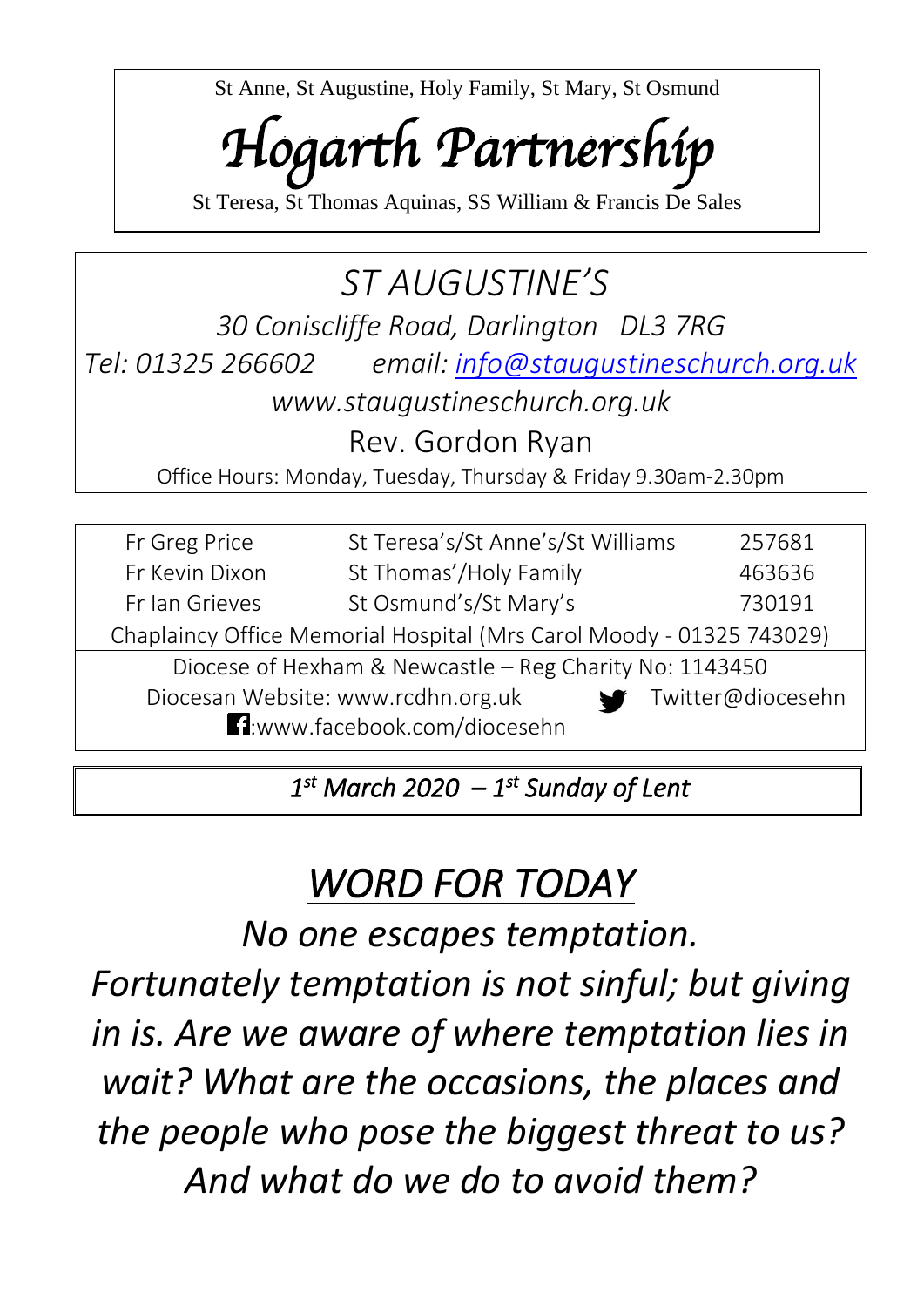A very warm welcome to all our visitors; we're delighted to see you and hope you have an enjoyable visit.

# FAIRTRADE FORTNIGHT 24TH FEB – 8 TH MARCH 2020



There is a Fair trade stall in the Parish Centre this morning with a small selection of fairly traded goods for sale. Please come over and support.

Fairtrade is about better prices, decent working conditions,

local sustainability, and fair terms of trade for farmers and workers in the developing world.

Pope Francis's encyclical Laudato Si calls for a personal response in hearing the cries of the earth and the poor, a commitment to purchasing, as far as possible, items that are ethically resourced and fairly traded can answer that call. Look for the logo!

# LENT – THE GOD WHO SPEAKS ……..IN POWER AND MERCY

Everyone is invited and welcome to join a series of workshops exploring God's call to repentance throughout the Old Testament.

This Lenten resource is focused on the First Readings which illustrate both the power and mercy of God. We will meet some of the key characters in the long story of salvation and reflect on how their stories can still have a meaning for our own. These informal sessions are to be held around the partnership on Thursday evenings from 7-8.30pm (including refreshments).

5<sup>th</sup> March – St Augustine's Parish Centre

12<sup>th</sup> & 19<sup>th</sup> March at St Osmond's, Gainford  $26<sup>th</sup>$  March &  $2<sup>nd</sup>$  April – Venue to be arranged

# BREAK 4 LENT

We have been asked by the Churches Together in Darlington to help with the refreshments at St Cuthbert's Hall.

Details of the course "Build on the Rock" as below Monday 2<sup>nd</sup> March Rev. Tony Roache (Anglican) Monday 9<sup>th</sup> March Rev. Gordon Ryan (RC) Monday 16<sup>th</sup> March Rev. Stephen Collinson (URC) Monday 23<sup>rd</sup> March Rev. Barry or Vicky Thompson (Baptist) Monday 30<sup>th</sup> March Rev. John Bower (Methodist) *Start 10.30am, Speaker 11.00am, Finish by 11.30am*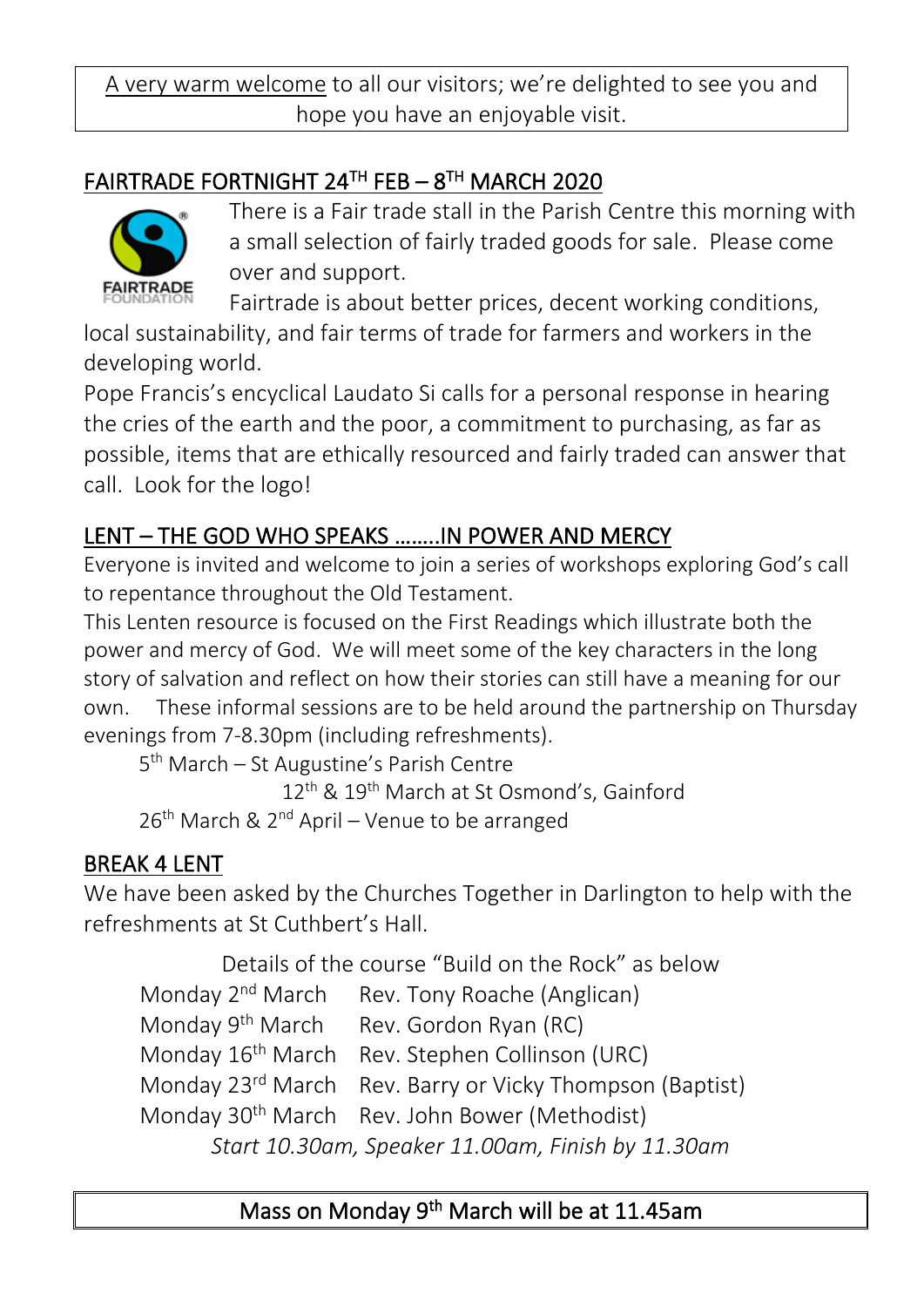#### HOGARTH/PARTNERSHIP NEWS/EVENTS

*Alpha course* continues each Wednesday at St William's at 7pm. Further information on their Facebook page 'Hogarth Alpha'.

# *Hogarth News/Bulletins – web site: staugustineschurch.org.uk*

Until we get permission to set up a Hogarth Partnership Website there will be a page on our website (Staugustineschurch.org.uk) dedicated to the Hogarth Partnership, which will include other parish bulletins, and events.

The HOGARTH PARTNERSHIP PLAYERS present 'HENRY' a Tudor Musical, an exciting account of Henry V111 and his six wives. This period costume spectacular will be performed in each parish of our partnership on the dates and times below. All tickets are £5 each and are available in our parish from Brian Humphrey. Please also see the posters for further details. Tickets can be used for any performance in any parish. The tour schedule is:-

| Tue. 17                       | St Teresa's  | 7.30 pm |                                   | Wed. 18 | St Osmund's    | 7.30 pm |
|-------------------------------|--------------|---------|-----------------------------------|---------|----------------|---------|
|                               |              |         |                                   |         |                |         |
| March                         |              |         |                                   | March   |                |         |
| Thu. 19                       | St William's | 7.30 pm |                                   | Fri. 20 | Holy Family    | 7.30 pm |
| March                         |              |         |                                   | March   |                |         |
| Sunday 22 <sup>nd</sup> March |              |         | St Augustine's<br>2.00 pm Matinee |         |                |         |
| Mon.23                        | St Thomas'   | 7.30 pm |                                   | Tue. 24 | St Mary's      | 7.30 pm |
| March                         |              |         |                                   | March   |                |         |
| Thu. 26                       | St Anne's    | 7.30 pm |                                   | Fri. 27 | St Augustine's | 7.30 pm |
| March                         |              |         |                                   | March   |                |         |

Please come and bring family and friends too.

# *PERU MISSION (PADDINGTON BEAR)*

Any loose change (basket in the middle of Church) is forwarded onto Joe Plumb in Peru. Currently the monies raised stand at

*This week £8.86 Total £ 32,951.61*

# Only £48.39 needed to reach the amazing figure of £33,000.

# THANK YOU

On behalf of everyone in the Inner Wheel Club of Darlington can I thank you all for the wonderful welcome you gave to us after masses at The Parish Centre. Our members thoroughly enjoyed meeting you and really appreciate your purchases of coffee, tea, cakes and raffle, enabling us to add £640 to our charity funds. At the end of our year which is June, we ask our members for ideas as to who needs our fundraising. We then donate to local charities. I will let you all know where your generous contributions will go after our AGM.

Yours in friendship, Gail Wiper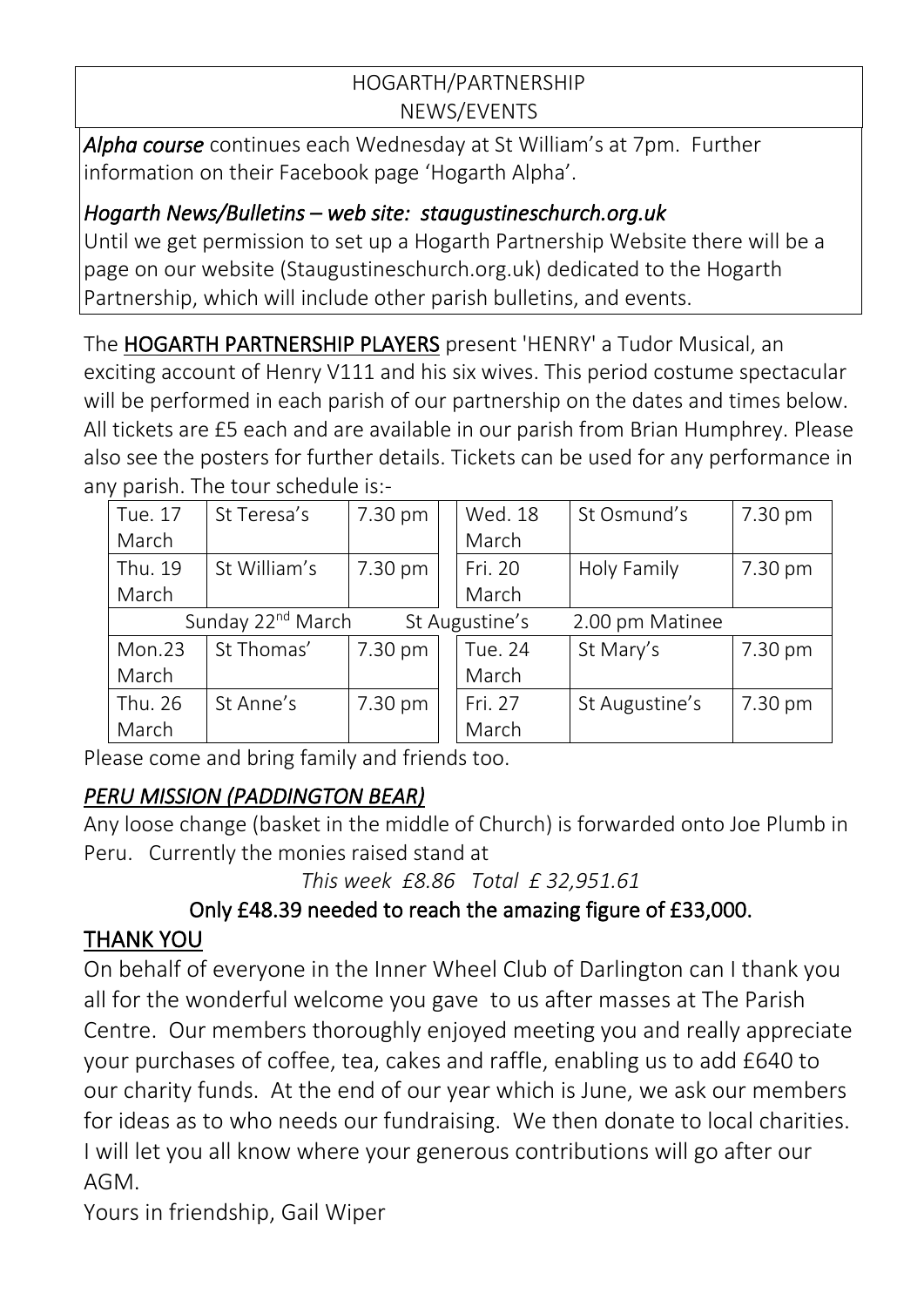#### First Reading: Genesis 2:7-9; 3:1-7

The Lord God fashioned man of dust from the soil. Then he breathed into his nostrils a breath of life, and thus man became a living being.

The Lord God planted a garden in Eden which is in the east, and there he put the man he had fashioned. The Lord God caused to spring up from the soil every kind of tree, enticing to look at and good to eat, with the tree of life and the tree of the knowledge of good and evil in the middle of the garden.

The serpent was the most subtle of all the wild beasts that the Lord God had made. It asked the woman, Did God really say you were not to eat from any of the trees in the garden? The woman answered the serpent, We may eat the fruit of the trees in the garden. But of the fruit of the tree in the middle of the garden God said, You must not eat it, nor touch it, under pain of death. Then the serpent said to the woman, No! You will not die! God knows in fact that on the day you eat it your eyes will be opened and you will be like gods, knowing good and evil. The woman saw that the tree was good to eat and pleasing to the eye, and that it was desirable for the knowledge that it could give. So she took some of its fruit and ate it. She gave some also to her husband who was with her, and he ate it. Then the eyes of both of them were opened and they realised that they were naked. So they sewed figleaves together to make themselves loin-cloths.

#### Psalm

Have mercy on us, O Lord, for we have sinned.

#### Second Reading: Romans 5:12.17-19

Sin entered the world through one man, and through sin death, and thus death has spread through the whole human race because everyone has sinned. If it is certain that death reigned over everyone as the consequence of one man's fall, it is even more certain that one man, Jesus Christ, will cause everyone to reign in life who receives the free gift that he does not deserve, of being made righteous. Again, as one man's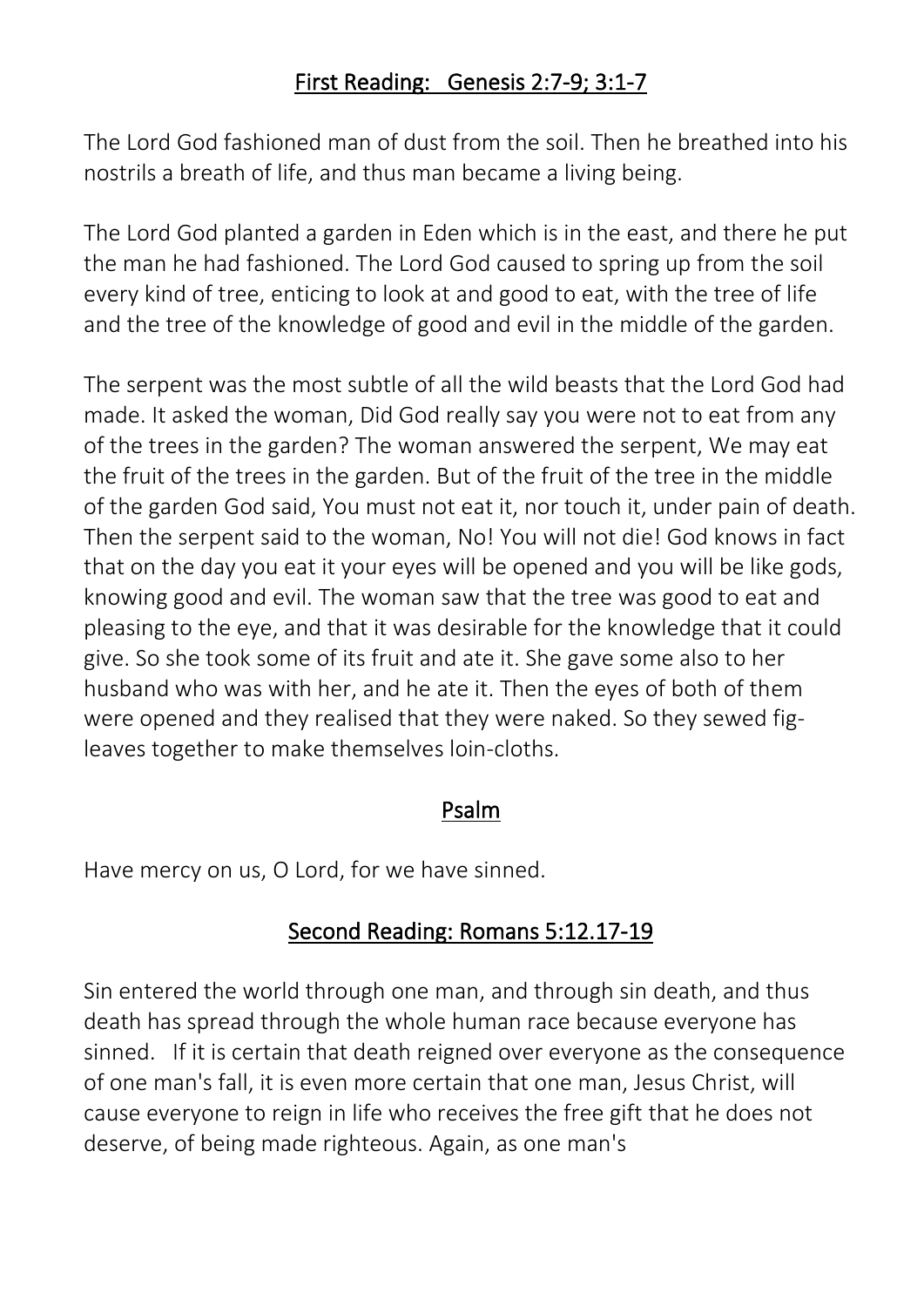fall brought condemnation on everyone, so the good act of one man brings everyone life and makes them justified. As by one man's disobedience many were made sinners, so by one man's obedience many will be made righteous.

# Gospel: Matthew 4:1-11

Jesus was led by the Spirit out into the wilderness to be tempted by the devil. He fasted for forty days and forty nights, after which he was very hungry, and the tempter came and said to him, 'If you are the Son of God, tell these stones to turn into loaves.' But he replied, 'Scripture says:

Man does not live on bread alone

but on every word that comes from the mouth of God.'

The devil then took him to the holy city and made him stand on the parapet of the Temple. 'If you are the Son of God,' he said, 'throw yourself down; for scripture says:

He will put you in his angels' charge,

and they will support you on their hands

in case you hurt your foot against a stone.'

Jesus said to him, 'Scripture also says:

You must not put the Lord your God to the test.'

Next, taking him to a very high mountain, the devil showed him all the kingdoms of the world and their splendour. 'I will give you all these', he said, 'if you fall at my feet and worship me.' Then Jesus replied, 'Be off, Satan! For scripture says:

You must worship the Lord your God,

and serve him alone.'

Then the devil left him, and angels appeared and looked after him.

© 1966, 1967 and 1968 by Darton, Longman and Todd, and Doubleday and Co Inc., and used by permission.

# MARRIAGE COURSE



If you wish to marry in any of our Partnership Churches, you must attend a Marriage Preparation course. The courses for 2020 are: Saturday 25<sup>th</sup> April Saturday 10th October

both at St Thomas Aquinas Church 10am - 4.00pm.

To book a place ring 0800 3893801/email marriagecare.tyneside@gmail.com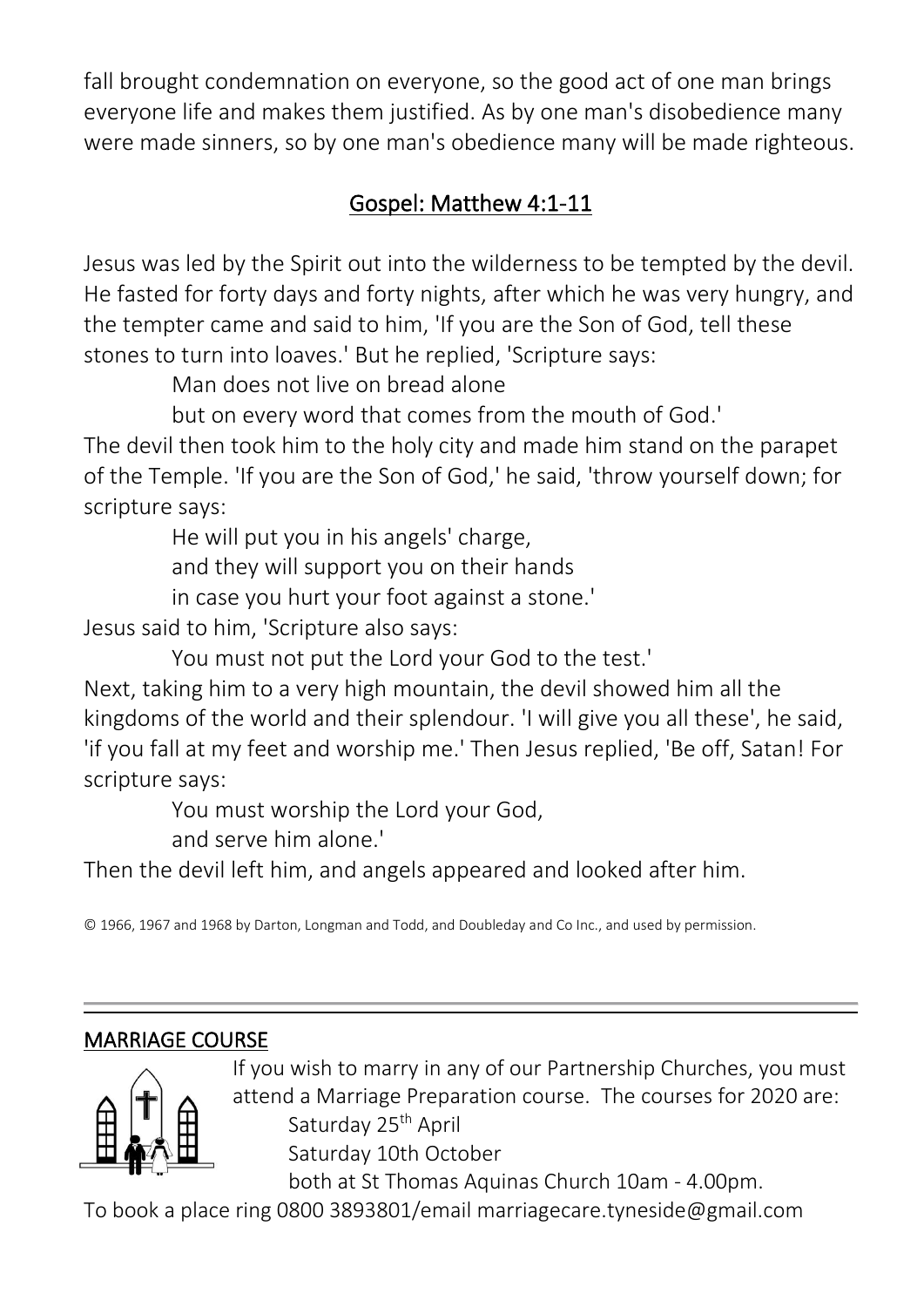#### **REFLECTION - Pruning time**

Pruning time is a painful time for a fruit tree. The pruner rids it of all those suckers which use up a lot of energy but produce no fruit. However, the aim of this surgery is not to inflict pain, but to help the tree produce more and better fruit. Lent is a kind of spiritual pruning time. There is much that is useless and perhaps harmful in our lives, which saps our energy, and diminishes our spiritual fruitfulness. Of what shall we prune ourselves this Lent so that we may become more fruitful branches of Christ, the true Vine?

### STATIONS OF THE CROSS

If anybody would like to lead Stations of the Cross during Lent – Friday 12 noon please put your details on the sheet in the middle of Church. Our schools will be leading the stations on:

Carmel College 13<sup>th</sup> March, St Augustine's School 27<sup>th</sup> March.

#### WORLD DAY OF PRAYER - FRIDAY 6TH MARCH 2pm ST CUTHBERT'S CHURCH CENTRE

This is a world wide, ecumenical event where Christian Churches of all denominations throughout the world hold the same service on the same day, focussing on a particular country each year. This year, the service comes from Zimbabwe. Everyone is most welcome.

# CAFOD FAMILY FAST DAY Friday 6th March.

This Lent, CAFOD's Family Fast Day is an opportunity to reach out to some of the poorest, most marginalized of our sisters & brothers. Your donations go to highly trained, highly skilled local experts around the world who save & support the health of the



world's poorest families. We urgently need your help to fund more local experts to reach out to even more people who need treatment, care & love. On Friday 6th March, will you eat a simple meal in solidarity & give what you save to help us continue our life-saving work.

Gift aid envelopes are available for your donations. *There will be a second collection on Sunday 8th March*.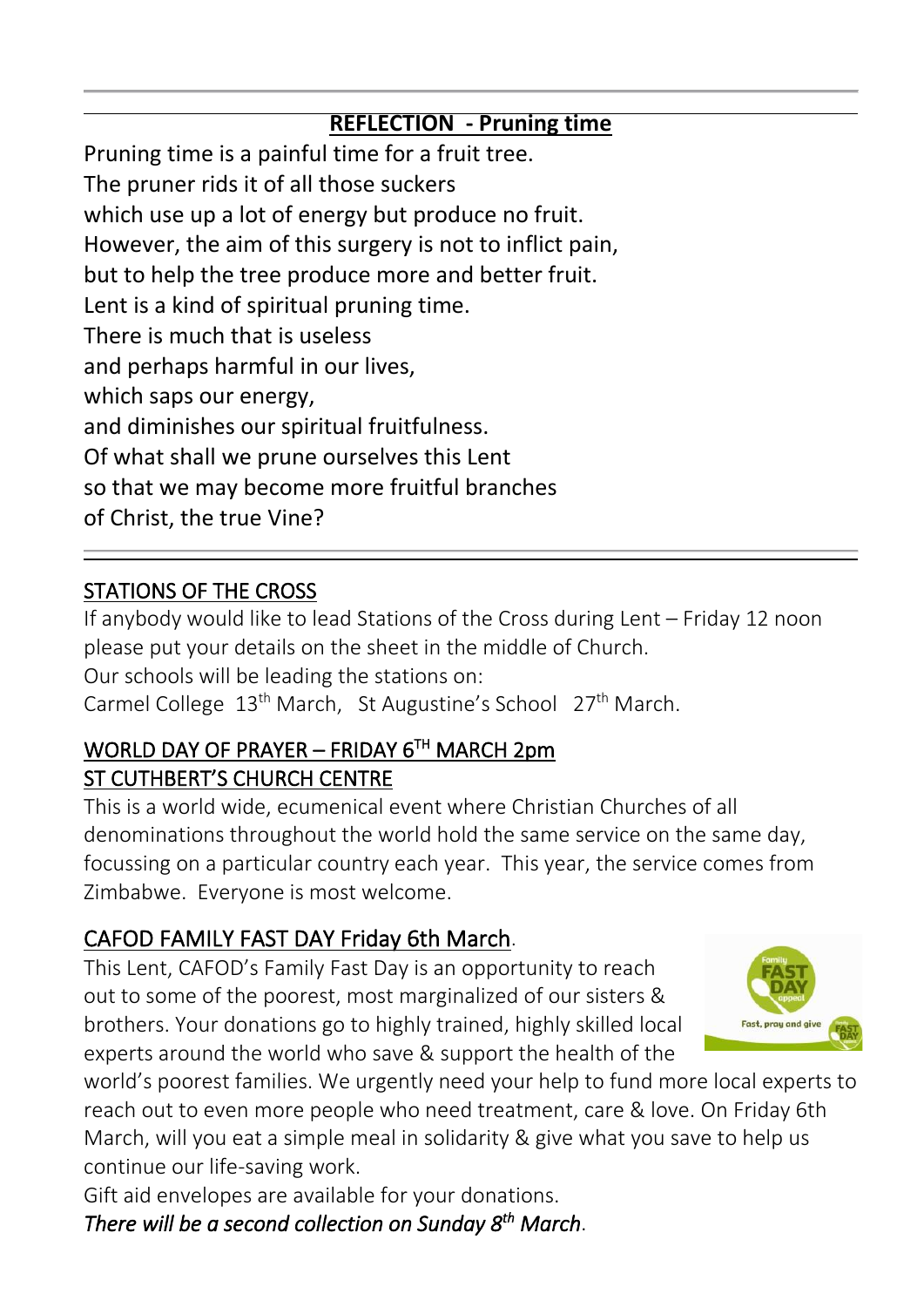#### JUSTICE & PEACE MEETING

The next J&P meeting will be on Wednesday 25<sup>th</sup> March after the 7pm Mass.

#### OUTREACH AS MISSION

A retreat for adults involved in any form of social action or campaigning. This retreat led by Fr Chris Hughes will take place on Friday 6<sup>th</sup> March 6pm till Saturday 2pm 7<sup>th</sup> March and will be held in the Emmaus Youth Village, near Consett. Price £30.

For more details please contact adult.formation@diocesehn.org.uk.

#### HEXHAM & NEWCASTLE DIOCESAN LOURDES PILGRIMAGE

31st July - 7th August 2020 Direct to Lourdes by air from Newcastle. More information can be found at www.tangney-tours.com/hn or contact the pilgrimage director, Fr Peter Stott, St Robert's Presbytery, Morpeth Tel : 01670 513410 Email; [lourdes@rcdhn.org.uk](mailto:lourdes@rcdhn.org.uk)

#### QUIZ FOR CHRISTIAN AID

On Saturday 28<sup>th</sup> March at St Cuthbert's Church Hall from 7-9.30pm. Suggested donation £5. For further details please contact Brian Simpson on 264145.

#### RECENT COLLECTIONS – Thank you for your generosity

| Racial Justice £293.90<br>Pax Christi £402.96 |
|-----------------------------------------------|
|-----------------------------------------------|

| Collections                                                                        |  |  |               |         |
|------------------------------------------------------------------------------------|--|--|---------------|---------|
| January Bankers Orders   Non GA $\pm$ 92   Gift Aid £2,061.00   Total £2,153.00    |  |  |               |         |
| Sunday 2 <sup>nd</sup> February   Plate £501.91   Gift Aid £210.75   Total £718.36 |  |  |               |         |
| Sunday 9 <sup>th</sup> February   Plate £374.98   Gift Aid £133.87   Total £514.35 |  |  |               |         |
| Sunday $16^{th}$ February   Plate £406.15   Gift Aid £265.00                       |  |  | $\vert$ Total | £671.15 |
| Sunday 23rd February   Plate £392.69   Gift Aid £264.87                            |  |  | Total         | £657.56 |



 *COFFEES AFTER MASS are being hosted by St John's School fundraising for their trip to Kenya*